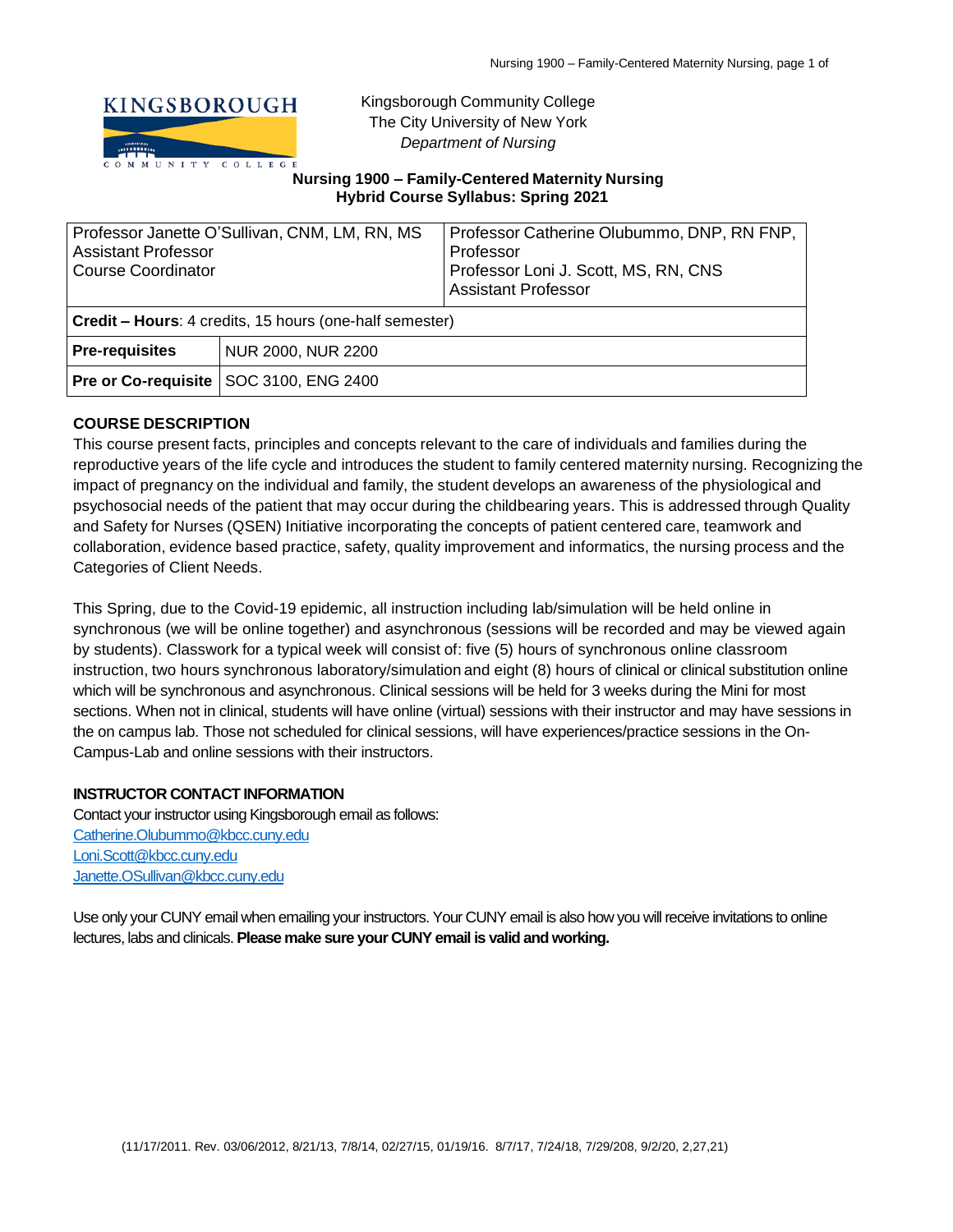# **END OF PROGRAM STUDENT LEARNING OUTCOMES (EPSLOs)**

Upon completion of NUR 1900 and the Kingsborough Community College Nursing Program, using the Nursing Process in a variety of health care settings to a diverse population of patients, the student will:

- 1. Organize nursing care to provide a safe patient environment.
- 2. Prioritize nursing interventions when providing nursing care.
- 3. Integrate evidence-based nursing practice into nursing care.
- 4. Integrate critical thinking/clinical reasoning strategies when providing nursing care.
- 5. Support principles of teamwork and collaboration when working with members of the interprofessional team.
- 6. Develop appropriate leadership/management strategies when providing nursing care.
- 7. Incorporate the utilization of informatics principles and technology systems while providing nursing care.
- 8. Support ethical and legal principles relevant to the practice of a registered nurse.

# **ASSESSMENT MEASURES for COURSE SLOs**

Students will perform satisfactorily (face-to-face and/or virtually) in the classroom, laboratory/simulation, clinical, virtual and on campus lab settings as evidenced by achieving 75% or greater on written exams and, completion/submission of various course specific written assignments, and demonstration of satisfactory performance on course specific clinical competency and evaluation tools.

## **ASSESSMENT TECHNOLOGY INSTITUTE (ATI) TESTING**

Active participation in ATI assignments and testing is a requirement of this course and will account for 3% of the course grade. Failure to take the proctored exam as scheduled will result in a grade of incomplete and will prevent progression in the program. Attendance at the ATI NCLEX (Online) Live Review at the end of the semester is mandatory. Failure to attend the ATI (Online) Live Review may delay the submission of your paperwork to Albany qualifying you for the **NCLEX RN Licensing Exam**.

### **ATTENDANCE**

Complete participation in class is possible only when students are able to focus attention on the class, therefore entering the virtual classroom after it has begun is disrespectful to Faculty and classmates. Talking out of turn or exhibiting other disruptive behaviors is not tolerated and students will be asked to leave the classroom or lab. Student must have video and audio capability turned on in order to participate in the virtual classroom setting.

All cell phones, smart devices or other multimedia devices that generate sound must be turned off when any member of the academic community enters the virtual classroom.

A student is deemed excessively absent in any course when he or she has been absent 15% of the number of contact hours a class meets during a semester. When a student is excessively absent, a grade of "WU" will be assigned as described in the college catalogue. Attendance at pre and post conference for laboratory experience is required. Absence from either pre or post conference constitutes an absence for the day's experience.

### **STUDENTS WITH DISABILITIES**

Access-Ability Services (AAS) serves as a liaison and resource to the KCC community regarding disability issues, promotes equal access to all KCC programs and activities, and makes every reasonable effort to provide appropriate accommodations and assistance to students with disabilities. Your instructor will make the accommodations you need once you provide documentation from the Access-Ability office (D-205). Please contact AAS for assistance.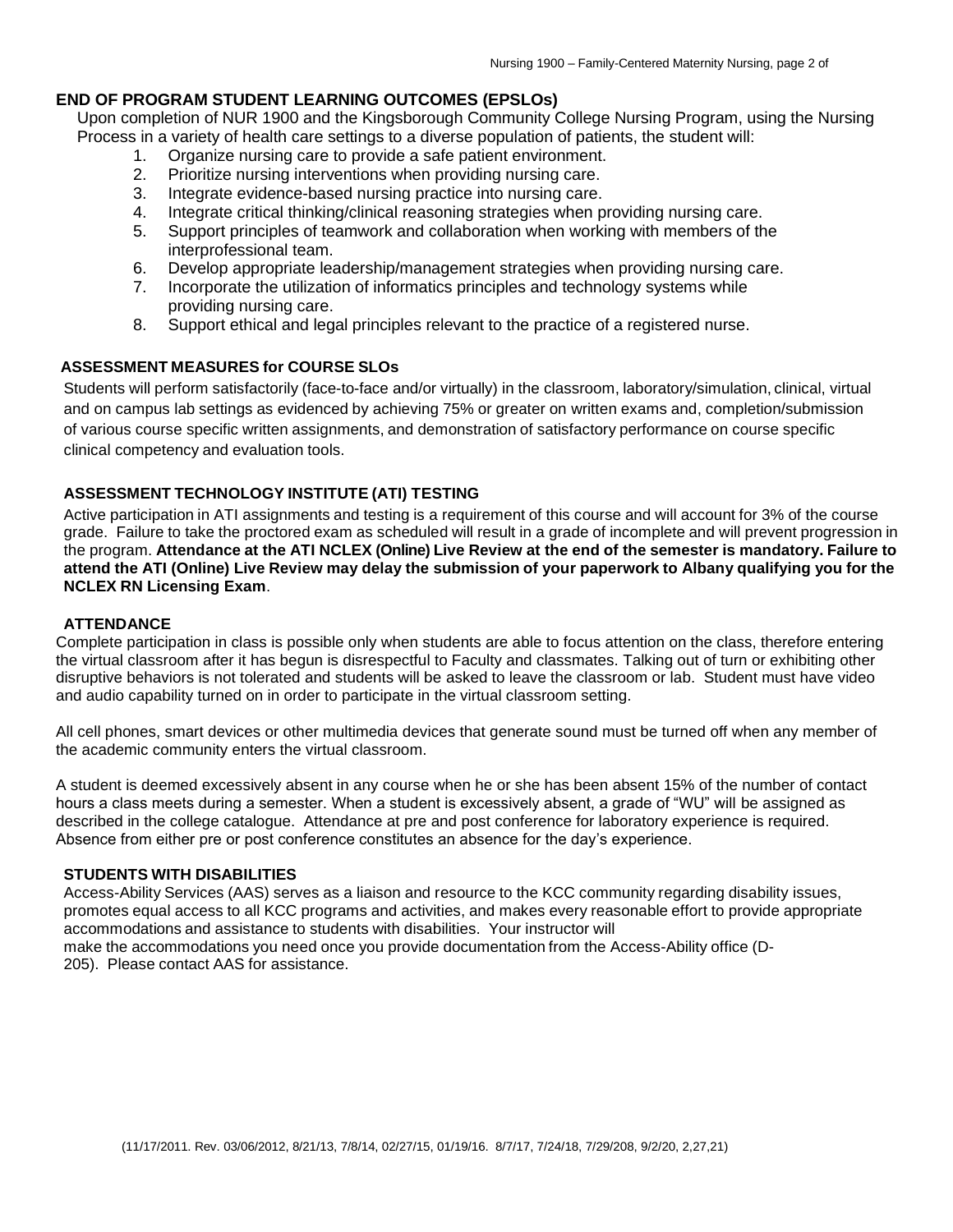### **EXAM POLICY**

All course exams are administered electronically via Blackboard. Students will be monitored during the exam therefore it is imperative that the student use a computer with audio and video capabilities. The student testing environment should be in an area with adequate Wi-Fi and free from distractions and personal items. [The CUNY Policy on Academic Integrity](https://www.kbcc.cuny.edu/faculty_staff/documents/Academic_Integrity_Policy.pdf#search=academic%20integrity%20policy%20) is strictly enforced throughout the exam. Any suspected violation of this policy may result in removal from the course. Examples of this behavior include, but are not limited to, talking, use of any reading material, and presence of other individuals in the immediate area. There will be no individual exam reviews with faculty members and there will be no group exam review at the end of the exam.

Please be advised that, pursuant to accreditation requirements, the nursing program requires the mandatory use of remote proctoring tools for exams for all students in all nursing courses, regardless of whether a course is given in person or remotely.

# **EVALUATION**

Grades will be calculated according to college and departmental policy as follows:

| $A+97-100$ B+87-89 C+78-79 D+66-69      |  |
|-----------------------------------------|--|
| A $93-96$ B $83-86$ C $75-77$ D $60-65$ |  |
| A-90-92 B-80-82 C-70-74 F <60           |  |

- W Withdrew without penalty
- WU Unofficial withdrawal (counts as failure)
- INC Doing passing work, but missing an assignment or an examination; changes to a "FIN" if work is not made up by the 10th week of the next 12-week session
- FIN Failure as a result of an Incomplete

**Nursing 1900**– Final grades will be calculated as follows:

| Lecture examinations average (2 exams)  | 62%                            |
|-----------------------------------------|--------------------------------|
| Final examination                       | 35%                            |
| ATI assignments and testing             | 3%                             |
| Clinical (substitution) competency      | Satisfactory or Unsatisfactory |
| <b>Writing Assignments</b><br>$\bullet$ | Satisfactory or Unsatisfactory |
| <b>Discussion Boards</b><br>$\bullet$   | Satisfactory or Unsatisfactory |
| Group Assianments                       | Satisfactory or Unsatisfactory |

• Group Assignments

(11/17/2011. Rev. 03/06/2012, 8/21/13, 7/8/14, 02/27/15, 01/19/16. 8/7/17, 7/24/18, 7/29/208, 9/2/20, 2,27,21)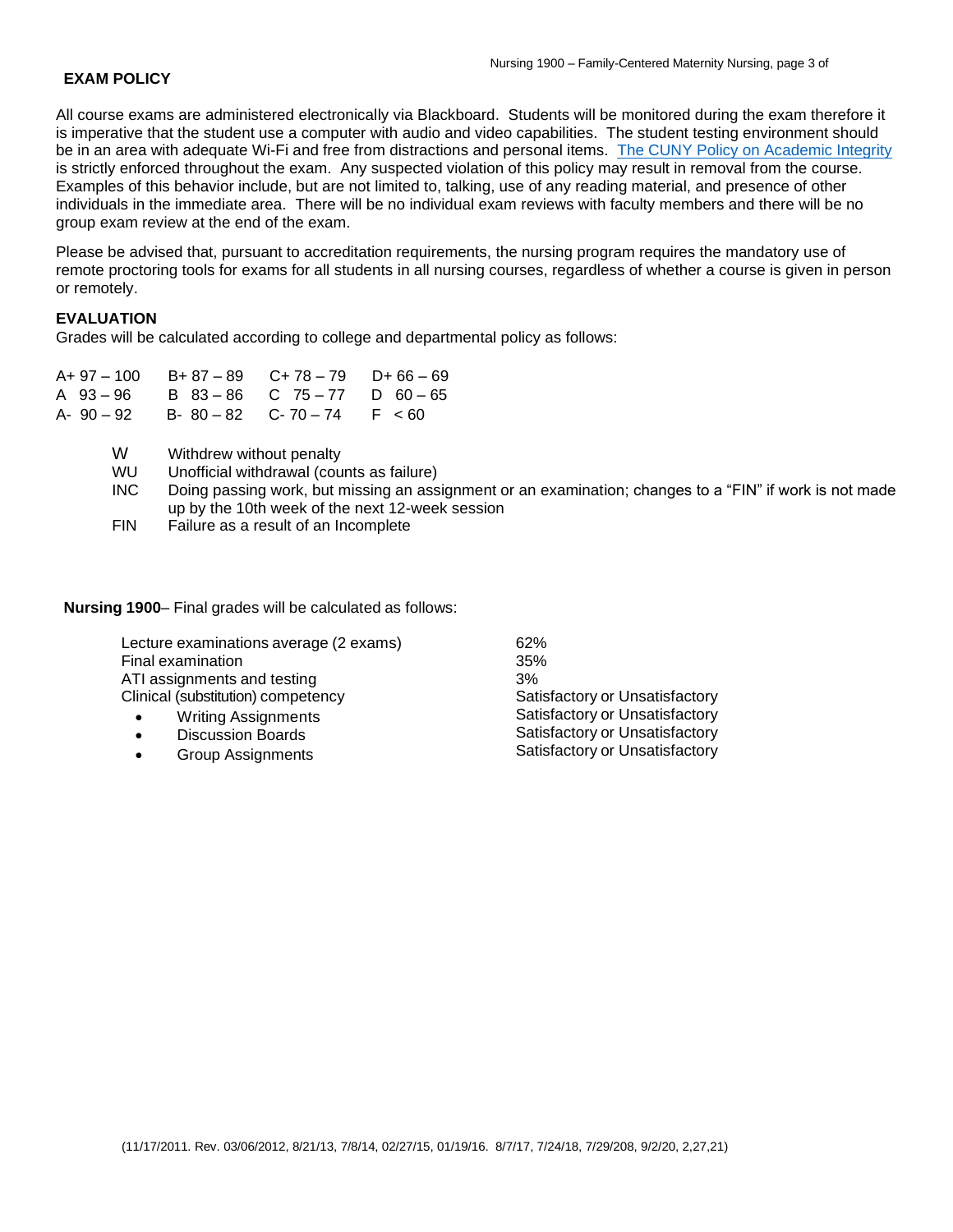Students are expected to take all tests when scheduled. Exceptions to this rule will be for emergency situations and the faculty must know in advance. Students who do not take a test on the scheduled date are required to take a makeup test. All makeup tests may be given at the end of the semester. Students who fail to take the scheduled exams or makeup exams will receive a grade of zero for that test.

All written assignments must comply with college standards for written work. Written assignments are to be turned in on the specified date and time. All assignments must be handed in by the end of the course to complete the requirements of the course. A late assignment will meet the requirements of the course but will not receive full credit. If written assignments are not submitted by the end of the course, the student will receive a grade of "INC" for the course. Students must submit all assignments prior to the beginning of the next semester in order to progress in the program.

Assignments/performance will be evaluated as Satisfactory (S) or Unsatisfactory (U). Performance that has been designated as "U" at the end of the course will result in failure of the course. A minimum average grade of "75%" is required on all clinical assignments to achieve a satisfactory clinical grade.

Students must meet with their instructor if they are failing the course. A conference with the instructor will be scheduled to discuss identify strengths and weaknesses and discuss strategies to attain a successful outcome in the course.

In addition, students may initiate conferences with the instructor at other times. Conference times should be scheduled via instructor/student email as above.

# **RETENTION CRITERIA**

Criteria for retention in the Nursing Program mandates that students;

- 1. Earn a minimum of a "C" grade in every required Nursing and co-requisite course inclusive of BIO 1200, BIO 5100, ENG 2400, and PSY 3200.
- 2. **Students who achieve a "C" grade in required clinical nursing course may apply to repeat the course one time only in the semester immediately following, subject to space availability. The minimum grade for clinical courses that are repeated is a "B."** The "Intent to Return to Nursing Course" form can be found on the KCC Website Nursing Department page under "Forms". This must be completed and include a plan of success that demonstrates significant changes in how they will approach the course when repeated. Only one required nursing course may be repeated. A grade of less than a "C" in a second nursing course will cause the student to be dismissed from the program.
- 3. Students must achieve a grade of "B" in order to pass NUR 1700. Students in NUR 1700 who achieve a failing grade of no less than "C-"may repeat the course one time only after submitting an "Intent to Return Form."
- 4. Students who enter Nursing 1700 and Nursing 1800 **MUST** complete the Nursing Program within four years from the date of entry into this course. Any student who has not attended nursing courses for two or more consecutive semesters cannot be readmitted into the Nursing Program unless qualifying examinations have been passed in the required nursing courses previously successfully completed. Qualifying examinations may be repeated only once.
- 5. Students in the clinical component can only appeal the retention criteria one time.
- 6. Students in the clinical component can only withdraw once and must be passing to do so.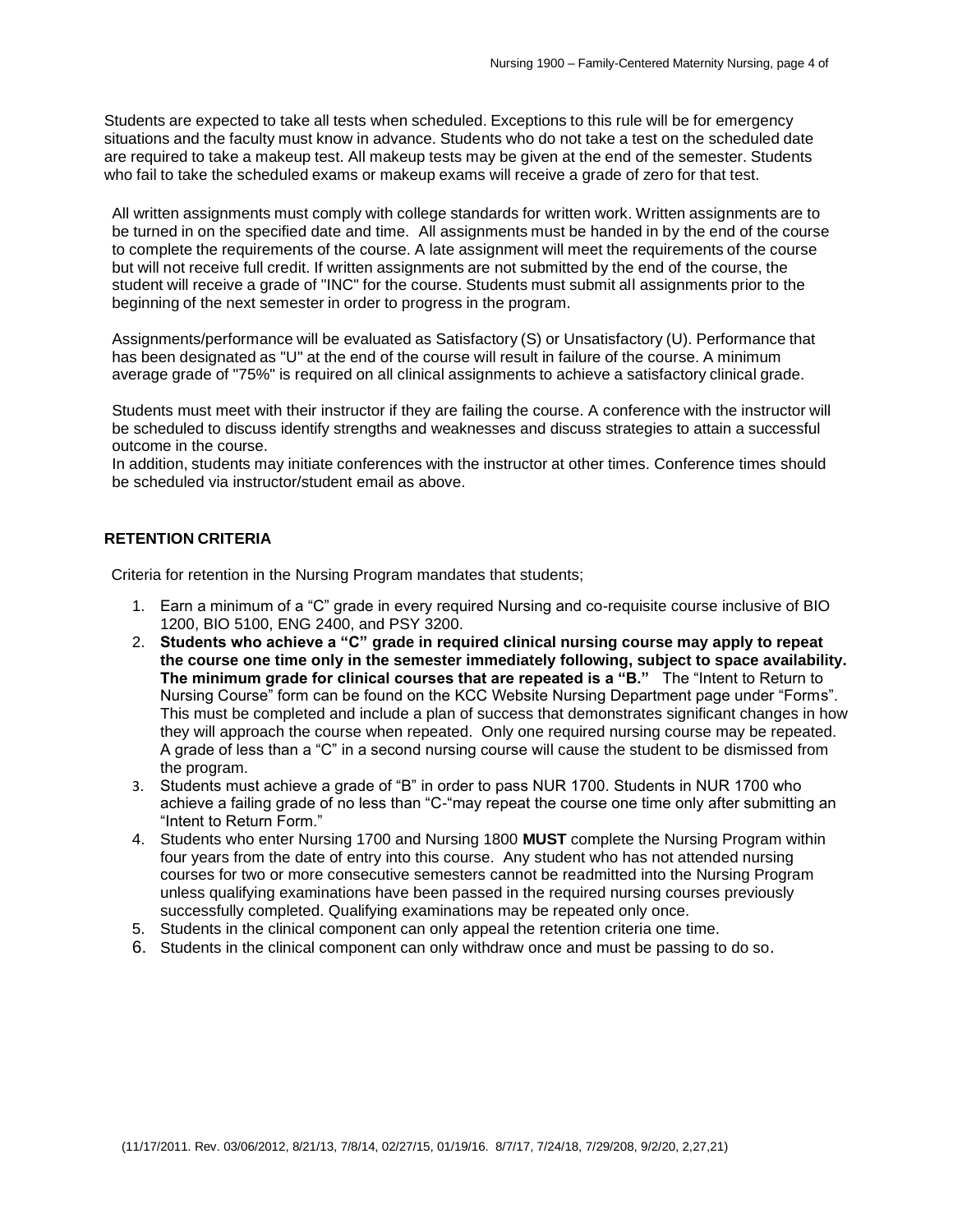| Synchronous online lecture/discussion<br>$\bullet$<br>Aysnchronous taped lectures<br>٠<br>Synchronous online lab/simulation<br>$\bullet$<br>Case studies<br>Written assignments<br>٠<br><b>Discussion Boards</b> | • Computer Assisted Instruction / ATI<br>• Interactive online videos<br>• Discussion postings<br>• Group Work; Role Play<br>Clinical substitution assignments |
|------------------------------------------------------------------------------------------------------------------------------------------------------------------------------------------------------------------|---------------------------------------------------------------------------------------------------------------------------------------------------------------|

### **HOW TO PROCEE**D **SUCCESSFULLY THROUGH THIS COURSE**

- All content will be delivered online via Blackboard (BB) for content and some group collaboration via ZOOM throughout the course.
- Students should have a working computer with camera and audio.
- Each week includes live synchronous lecture, lab/simulation and clinical substitution assignments, clinical for most students and On-Campus-Lab for those students not in clincal. These will also be recorded for student convenience. However, attendance at synchronous sessions is required unless there are extenuating circumstances. Please communicate with your instructor if you are having difficulties, technological or otherwise.
- Synchronous sessions: you will receive an email invitation for this "live" synchronous online session via ZOOM where we meet as a group class. The majority of our work together will be synchronous. Some assignments will be asynchronous meaning you will be required to complete an assignment individually or "offline."
- Weekly assignments, lectures, labs, simulation videos will be posted under course content on BB. An outline of requirements for lecture, lab and clinical substitution can be found on the course week to week schedule which includes due dates and specifics for all assignments.
- Clinical Substitution assignments will be posted separately under Course Content on BB.
- Text book and study guide listed below are required and will be used throughout the course.
- Please let your instructor know if you are experiencing any problems. Communicate with her via your CUNY email only. Let us know if you need help navigating BB. We can work together to find solutions.
- Preparation for all course activities is outlined in the weekly schedule on BB. The course moves quickly and you're advised to not fall behind in the assignments. Please communicate with your instructor if you are having any difficulties.
- We are here for you and want you to pass the course! Again, email your instructor with any questions or concerns. We will respond within 24 hours.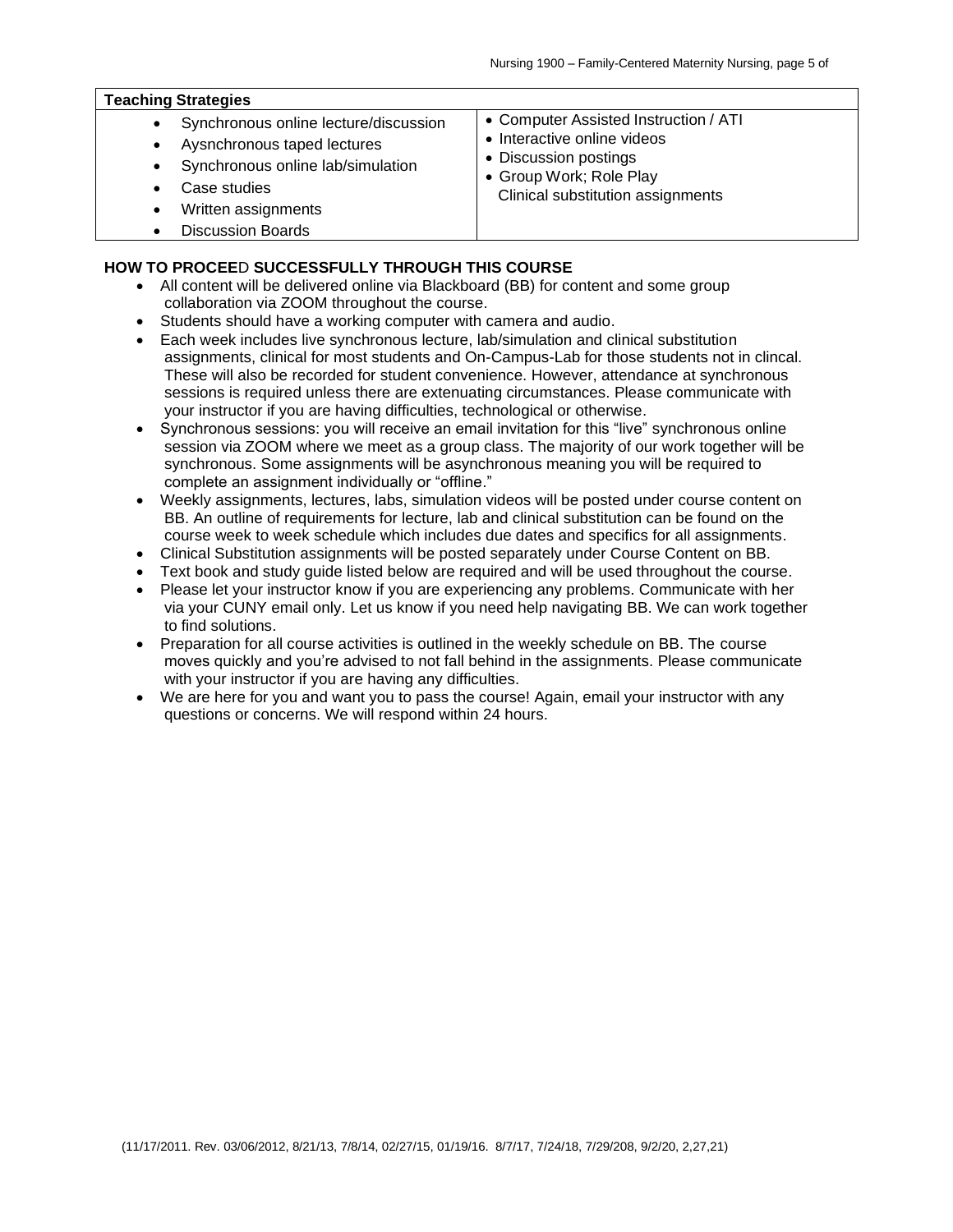### **REQUIRED RESOURCES AND TEXTS**

- Assessment Technology Institute **(ATI)**
- Access to computer with camera and audio (please notify your instructor if you need access to a computer)

### **REQUIRED TEXTBOOKS FOR NURSING 1900**

Murray, McKinney, Holub, & Jones. (2019) Foundations of Maternal – Newborn and Women's Health Nursing . Seventh Edition, Maryland Heights, MO: Saunders, Elsevier.

Murray, McKinney, Holub, & Jones. (2019) Foundations of Maternal – Newborn and Women's Health Nursing, **Study Guide** Seventh Edition, Maryland Heights, MO: Saunders, Elsevier.

### **RECOMMENDED TEXTBOOKS**

- Dudek, Susan G. (2014). Nutrition Handbook for Nursing Practice, 7<sup>th</sup> Edition, Philadelphia, PA.: J.B. Lippincott.
- Frandsen G., Pennington S., (2014). Abrams Clinical Drug Therapy, 11<sup>th</sup> Edition. Philadelphia, PA: Lippincott, Williams & Wilkins.
- Hopkins, Tracy (2011). Med Surg Notes Nurse's Clinical Pocket Guide, 4<sup>th</sup> Edition, Philadelphia, PA: F.A. Davis Company.
- LeFever-Kee, Joyce (2014). Laboratory and Diagnostic Tests with Nursing Implications, 9<sup>th</sup> Edition, Upper Saddle River, NJ: Pearson/Prentice Hall.
- Thomas, Clayton L., Editor. (2013). Taber's Cyclopedic Medical Directory, 22<sup>nd</sup> Edition. Philadelphia, PA. F.A. Davis Company.

#### **OPTIONAL REFERENCES**

- AJN: American Journal of Nursing
- JOGNN: Journal of Obstetric, Gynecologic and Neonatal Nursing
- MCN: The American Journal of Maternal/Child Nursing
- JMWH: The Journal of Midwifery and Women's Health
- NWH: Nursing and Women's Health

All students are expected to have read and to adhere to the policies pertaining to the following, as **outlined in the department's Nursing Student Handbook:**

| Attendance<br>Health clearance, and                                                                                                                    | • Netiquette<br>• Drug calculation policy                                                                                                                                         |
|--------------------------------------------------------------------------------------------------------------------------------------------------------|-----------------------------------------------------------------------------------------------------------------------------------------------------------------------------------|
| CPR training<br>Evaluation and grading<br>Clinical competencies<br>College laboratory practice requirements<br>Clinical Agency experience requirements | • Mandatory skills review<br>• Criteria for retention in the nursing program<br>• Civility<br>Specific dress requirements for each clinical<br>$\bullet$<br>course<br>• Integrity |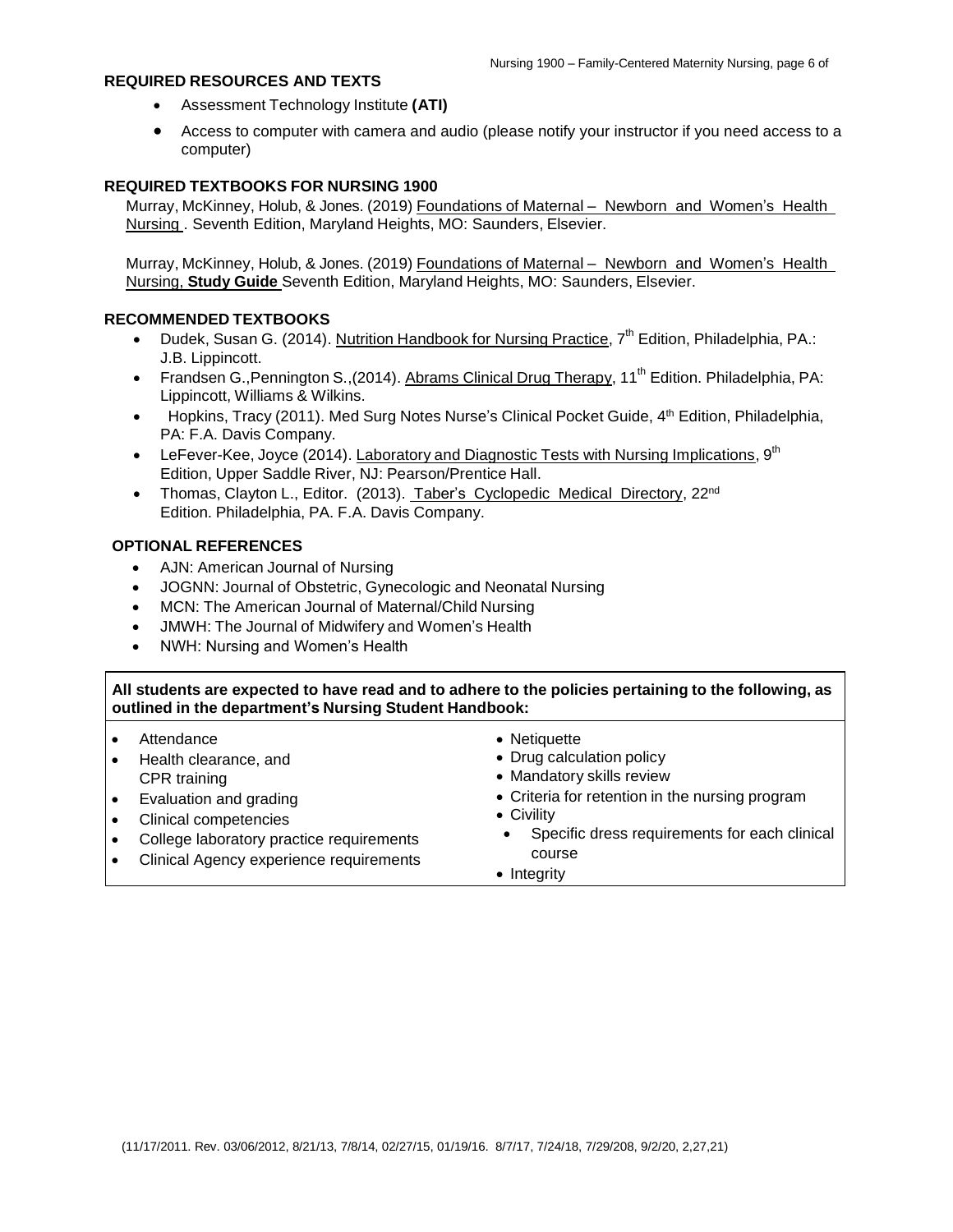### **TOPICAL OUTLINE**

*Each unit incorporates the Categories of Client Needs: Safe and Effective Care Environment (Management of Care, Safety and Infection Control), Health Promotion and Maintenance, Psychosocial Integrity, Physiological Integrity (Basic Care and Comfort, Pharmacological and Parenteral Therapies, Reduction of Risk Potential, Physiological Adaptations*

- Unit 1 Orientation to Family-Centered Maternity Nursing/ Intrapartum Fetal Surveillance
- Unit 2 Assessment and Management of the Antepartum Patient and Family
- Unit 3 Assessment and Management of the Intrapartum Patient and Family
- Unit 4 Assessment and Management of the Postpartum Patient and Family
- Unit 5 Assessment of the Neonate and Family
- Unit 6 Assessment and Management of Women's Health

# *Unit 1 – Orientation to Family – Centered Maternity Nursing / Intrapartum Fetal Surveillance. Maternal Adaptations*

## **Content/Lecture Discussion**

.

- Strategies to involve the students in reaching successful outcomes for successful completion of this course
- Strategies for identifying and managing current trends in contemporary maternity nursing
- Coordination of care utilizing leadership, delegation, and priority setting in applying critical thinking to the nursing process
- Team functioning on safety & quality of care when meeting the needs of the maternity patient and her family
- Strategies relevant to the outcomes of care regarding principles of family as they apply to the child bearing family
- Provision of Course requirements with sensitivity and respect including:
	- Maternity and Women's Health Care Today
	- Introduction to Labor / The Nurse's Role in Maternity and Women's Health Care
	- Ethical, Social, and Legal Issues
	- Reproductive Anatomy and Physiology
	- Hereditary and Environmental Influences on **Childbearing**
	- Societal and Cultural Influences on **Childbearing**
- Responsibility and accountability
- Research
- Quality assurance
- Informed consent
- Maternal rights
- Legal issues during delivery
- Home health care
- Managed care
- Application of critical thinking processes when practicing safely in the delivery of care to the pregnant patient
- The purpose and the steps in critical thinking
- The nurse's role in maternity and women's health care
- Utilization of technology in the care of the antepartum patient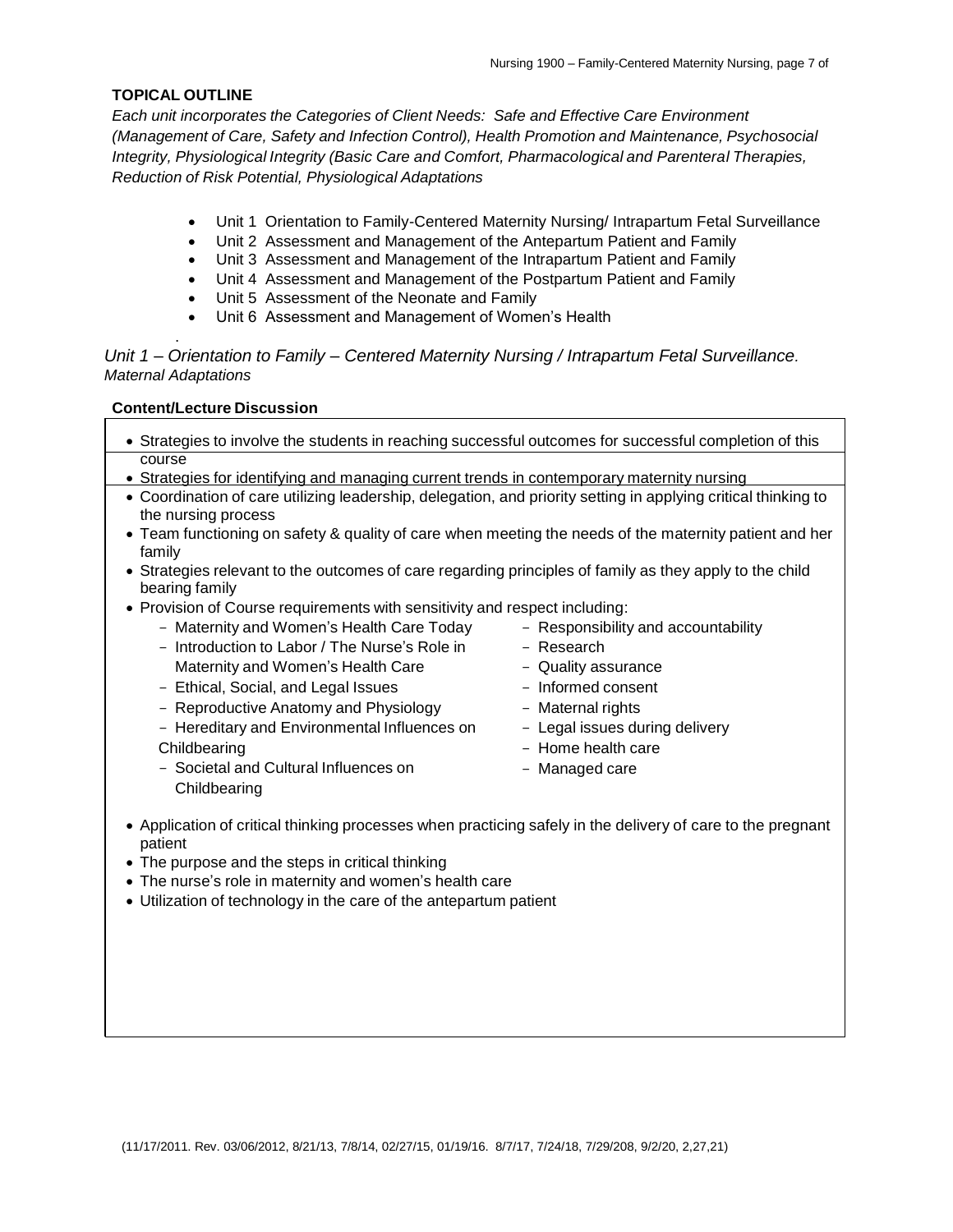*Unit 1 – Orientation to Family – Centered Maternity Nursing / Intrapartum Fetal Surveillance. Maternal Adaptations (cont'd)*

13

- Strategies to involve the patient and family in reaching successful outcomes for the antepartum patient
- Coordination of care utilizing leadership, delegation, and priority setting in meeting antepartum related needs
- Team functioning on safety & quality of care when meeting the needs of the antepartum patient
- Strategies relevant to the outcomes of care for the antepartum patient
- Purpose/ Content and Provision of prenatal care including:
	- Conception and prenatal development Assessing the Fetus
	- Maternal Adaptations to pregnancy
	- Antepartum Assessment, Care & Education
	- Nutrition for childbearing
	- Childbearing Family with Special Needs
- Application of critical thinking processes when practicing safely in the delivery of care to the pregnant patient
- Use of the nursing process throughout the mutually designed plan of care for the antepartum patient
- Utilization of technology in the care of the antepartum patient.
	- Communication and documentation of care rendered via electronic medical record
	- Uses hand held computer devices for health teaching as appropriate

## **Related Learner Experiences Required Reading**

- *Murray, McKinney, Holub, & Jones:* Chapters 1, 2, 3, 4, Ch. 5 pp. 70-77, Ch. 6 & Ch. 14.
- Nursing 1900 syllabus

# **LAB**

**See Lab Assignment Week #1** Under Course Content

On BB

Synchronous Film and Group Discussion: "The Business of Being Born" via ZOOM

### **Clinical Experiences**

See Clinical Substitution Assignment Week #1 under Course Content on BB

- Student will
	- Accurately identify how to assess the laboring patient.
	- Define Leopold's Maneuvers
	- Describe fetal and uterine monitoring techniques and devices.
	- Evaluate uterine and fetal monitoring strips.
	- Discuss patient-centered care based on evidence based practice with sensitivity and respect
	- Identify the role of team leader using the principles of priority setting and delegation
	- Incorporate national safety standards to ensure the safe and effective delivery of patient care
	- Communicate to all members of the healthcare team utilizing SBAR during simulation
	- Discuss importance of documenting patient status, health teaching, and medication reconciliation using the EHR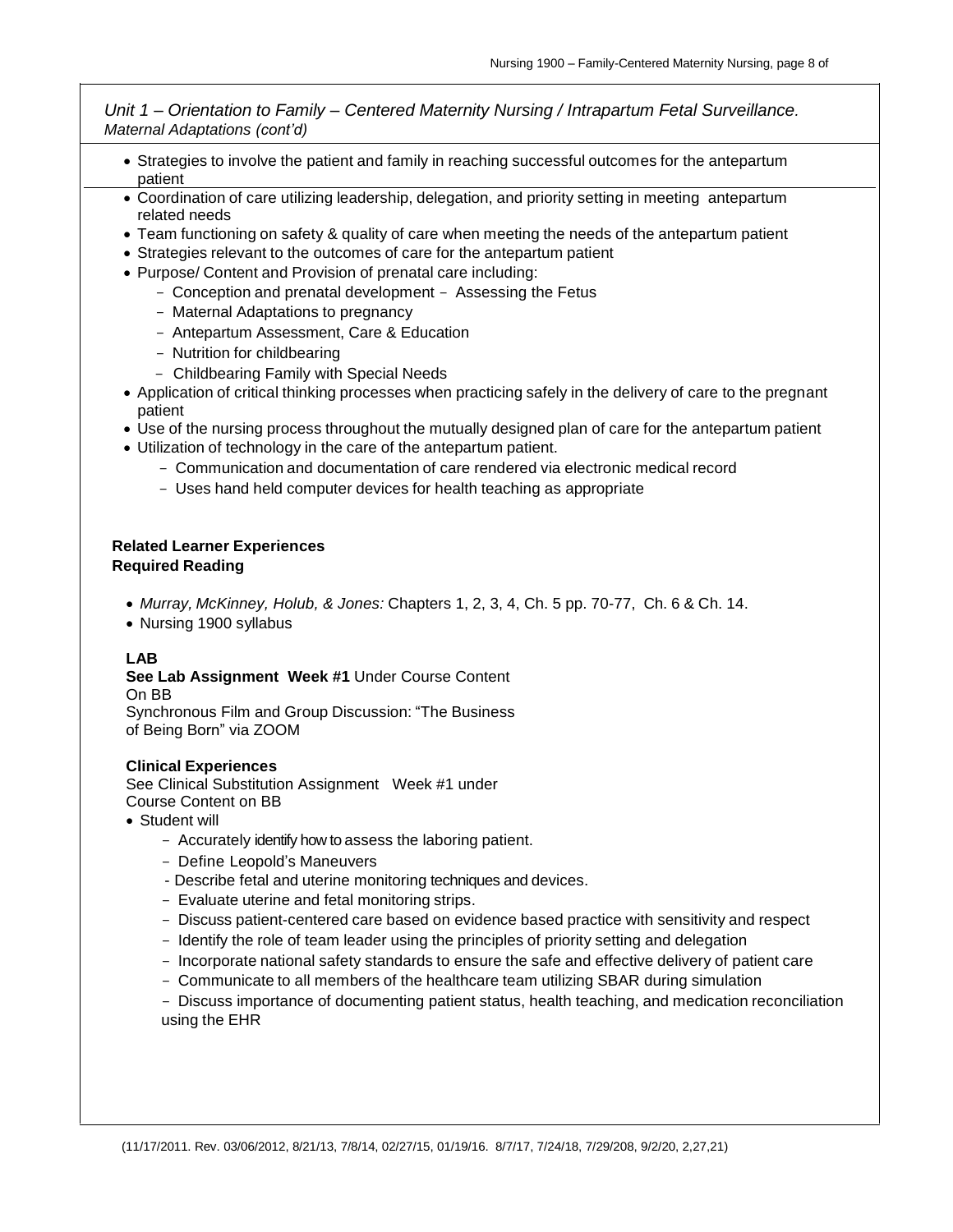#### *Unit 2 – Assessment and Management of the Antepartum Patient/Complications*

### **Content/Lecture Discussion**

- Strategies to involve the patient and family in reaching successful outcomes for the antepartum patient (cont'd)
- Health teaching related to prenatal care
- Strategies for identifying and managing care of the pregnant patient during antepartum period
- Strategies for identifying complications of pregnancy
- Strategies for caring for a pregnant patient who has complications
- Coordination of care utilizing leadership, delegation, and priority setting in meeting antepartum related needs of both normal and complicated pregnant patients
- Team functioning on safety & quality of care when meeting the needs of the antepartum patient
- Strategies relevant to the outcomes of care for the antepartum patient
- Purpose/ Content and Provision of prenatal care including:
	- Conception and prenatal development Assessing the Fetus
	- Maternal Adaptations to pregnancy
	- Antepartum Assessment, Care & Education
	- Nutrition for childbearing
	- Childbearing Family with Special Needs
	- Assessment and nursing management of complications during pregnancy including:
		- Gestational Diabetes
		- Preeclampsia
		- Abnormalities in placentation
		- Hemorrhagic conditions of early pregnancy
		- Hyperemesis
		- Preterm labor
- Application of critical thinking processes when practicing safely in the delivery of care to the pregnant patient
- Use of the nursing process throughout the mutually designed plan of care for the antepartum patient
- Utilization of technology in the care of the antepartum patient.
	- Communication and documentation of care rendered via electronic medical record

# **Related Learner Experiences**

### **Required Reading**

• *Murray, McKinney, Holub, & Jones*, Chapters 7, 8, 9, 10 & 11.

**LAB**

See **Lab assignment Week #2** Under Course Content on BB.

### **Clinical Experiences**

See **Clinical Substitution Assignment Week** #2 under Course Content on BB.

- Student will
	- Describe the components of a prenatal health assessment, physical exam, labs
	- Evaluate a patient's prenatal care record as available
		- Differentiate normal and abnormal adaptations in pregnancy
	- Provide patient-centered care based on evidence based practice with sensitivity and respect
	- Act as a team leader using the principles of priority setting and delegation
	- Incorporate national safety standards to ensure the safe and effective delivery of patient care
	- Communicate to all members of the healthcare team utilizing SBAR during simulation
	- Discuss importance of documenting patient status, health teaching, and medication reconciliation using the HER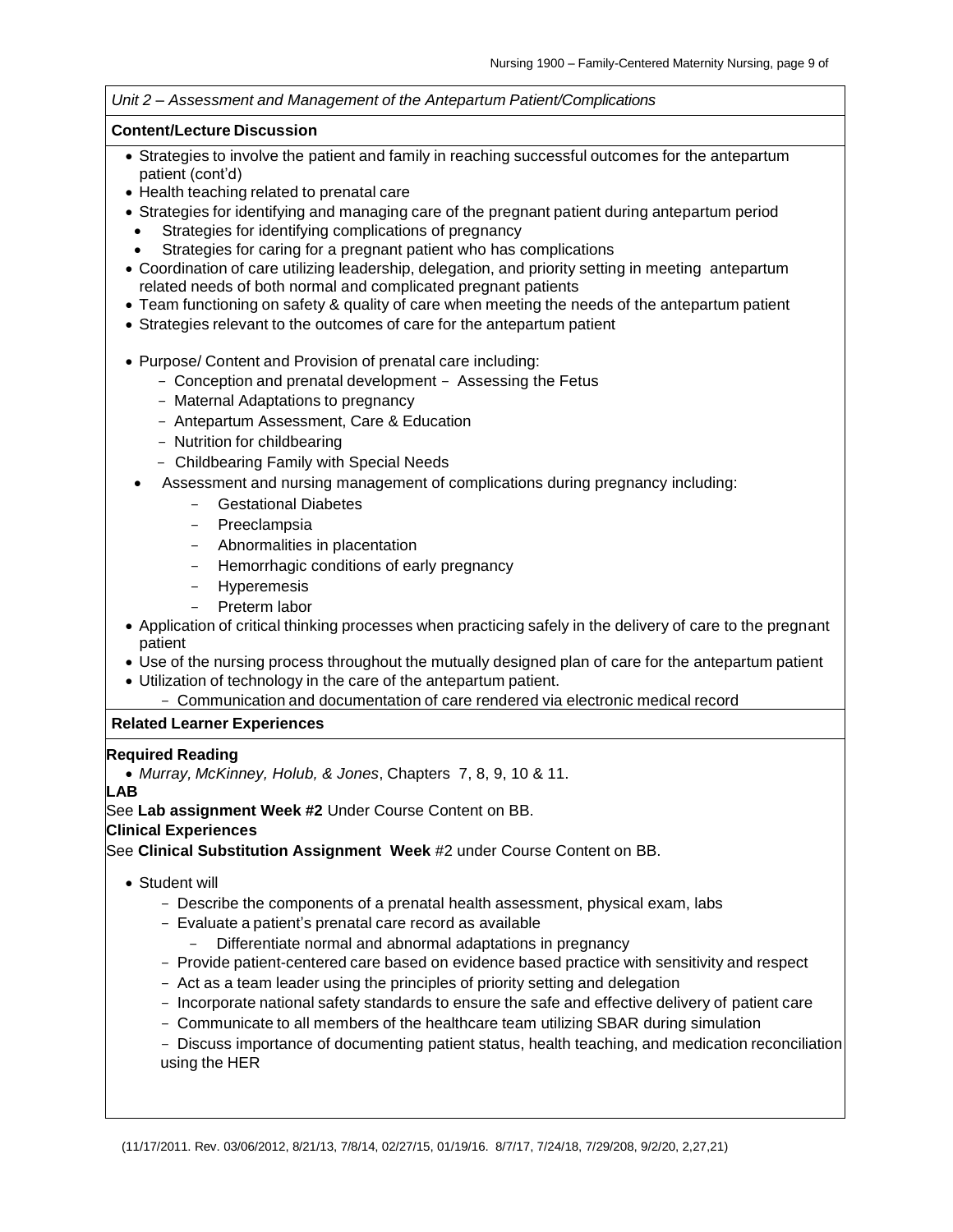*Unit 3 – Assessment and Management of the Intrapartum Patient and Family / Complications* **Content/Lecture Discussion** • Components of the birthing process - Passage - Powers - Passenger - Psyche • Strategies to involve the patient and family in reaching a successful outcome in labor and birth • Health teaching regarding labor and birth. • Strategies for identifying and managing care of intrapartum patient - Coordination of care in meeting related needs for the woman and her family during intrapartum - Team functioning on safety & quality of care when meeting the needs of the intrapartum patient • Strategies relevant to the outcomes of care for the intrapartum patient. • Provision of intrapartum care with sensitivity and respect specific to - Complications of Pregnancy - Processes of Birth; Support of physiologic birth - Pain Management During Childbirth - Intrapartum Fetal Surveillance (review) - Nursing care During Labor and Birth - Intrapartum Complications • Application of critical thinking processes when practicing safely in the delivery of care to the laboring patient **Related Learner Experiences Required Reading** • *Murray, McKinney, Holub, & Jones:* Chapters 10, 12, 13, 14, 15, & 16. **LAB #3** See **Lab assignment Week #3** Under Course Content on BB. **Clinical Experiences** See **Clinical Substitution Assignment** Week #3 under Course Content on BB. • Student will - Identify components of a health assessment of a laboring patient - Evaluate uterine and fetal monitoring strips - Utilize the nursing process to formulate a plan of care for the laboring patient - Identify patient-centered evidence based practices for the laboring patient - Describe the team leader role using the principles of priority setting and delegation - Incorporate national safety standards to ensure the safe and effective delivery of patient care - Communicate to all members of the healthcare team utilizing SBAR during simulation

- Discuss importance of documenting patient status, health teaching, and medication reconciliation using the EHR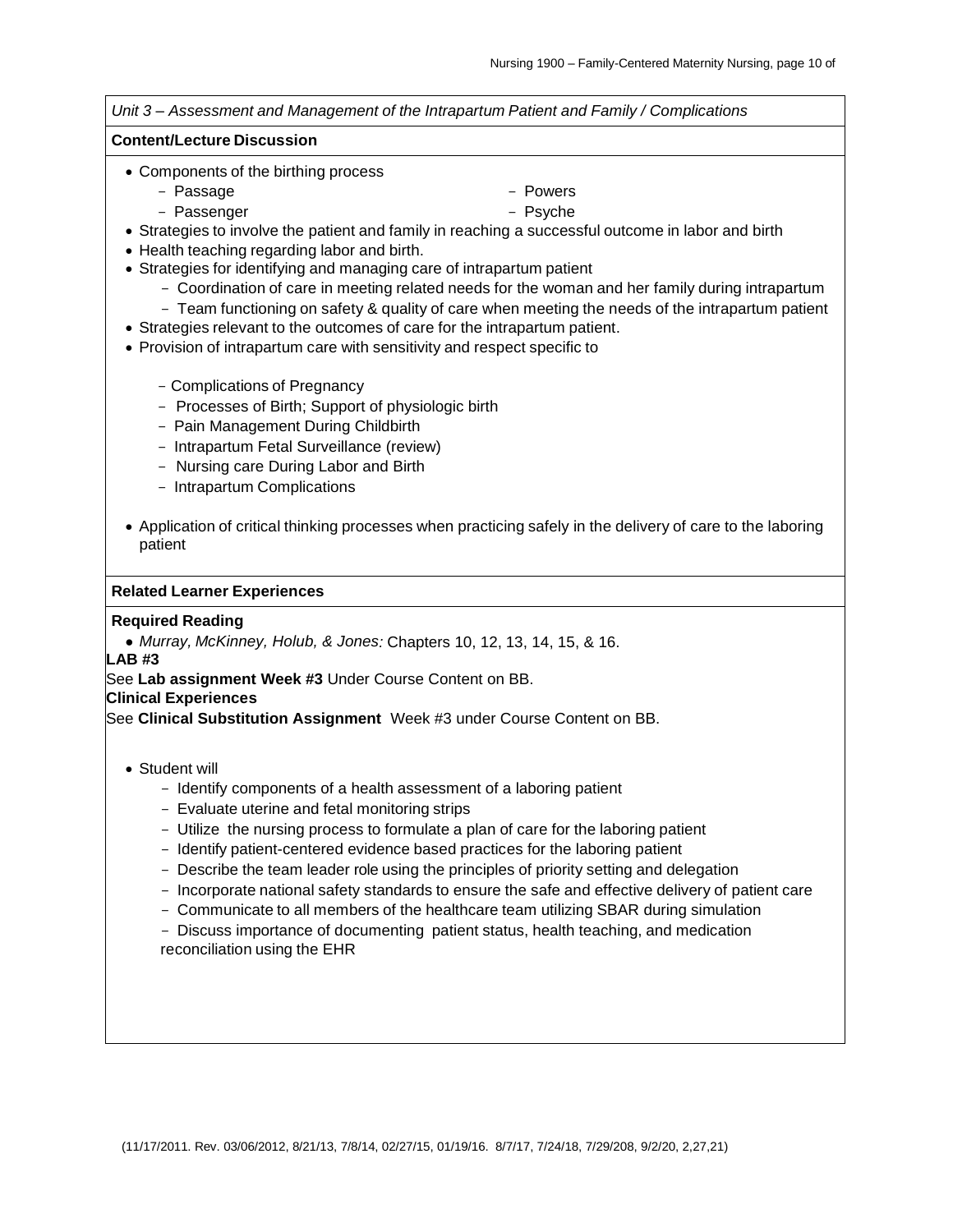*Unit 4 – Assessment and Management of the Postpartum Patient and Family*

#### **Content/Lecture Discussion**

- The Postpartum assessment
- Evaluation of method of feeding; breastfeeding assessment and strategies to support breastfeeding including discussion of Baby Friendly Initiative
- Strategies to reach successful outcomes for the postpartum patient, her newborn and her identified family
	- Health teaching regarding care of the postpartum mother and newborn including normal physiologic changes to be expected, deviations from normal and signs and symptoms to report
- Strategies for managing care of the postpartum patient and her family
	- Coordination of care in meeting related needs for the postpartum patient
- Team functioning on safety & quality of care when meeting the needs of the postpartum patient and family
- Provision of postpartum and newborn Care with cultural sensitivity and respect specific to:
	- Postpartum Physiologic Adaptations
	- Postpartum Psychosocial Adaptations
	- Postpartum Maternal Complications
- Application of critical thinking processes when practicing safely in the delivery of care of the postpartum and newborn.
	- Use of the nursing process throughout the mutually designed plan of care for the postpartum patient.
- Utilization of technology in the care of the postpartum patient.
- Use the EHR to communicate, document care, and for medication reconciliation.

### **Related Learner Experiences**

### **Required Reading**

• *Murray, McKinney, Holub, & Jones:* Chapters 17 & 18

#### **Lab #4**

**See Lab assignment Week #3** Under Course Content on BB.

### **Clinical Experiences**

See **Clinical Substitution Assignment Week #4** under Course Content on BB.

- Student will:
	- Identify components of a health assessment with a focus on postpartum / post op (Post C/Section) issues
	- Discuss advantages and disadvantages of breastfeeding
	- Offer strategies for breastfeeding support as appropriate
	- Identify components of a head to toe physical exam for the postpartum patient and the newborn

- Describe a plan of care for the postpartum patient (S/P normal birth and S/P C/S) and the newborn; differentiate normal from abnormal findings

- Describe patient-centered care utilizing evidence based practice with sensitivity and respect
- Describe the team leader role using the principles of priority setting and delegation
- Incorporate national safety standards to ensure the safe and effective delivery of care
- Communicate to all members of the healthcare team utilizing SBAR during simulation
- Discuss the importance of documenting patient status, health teaching, and medication reconciliation using the EHR.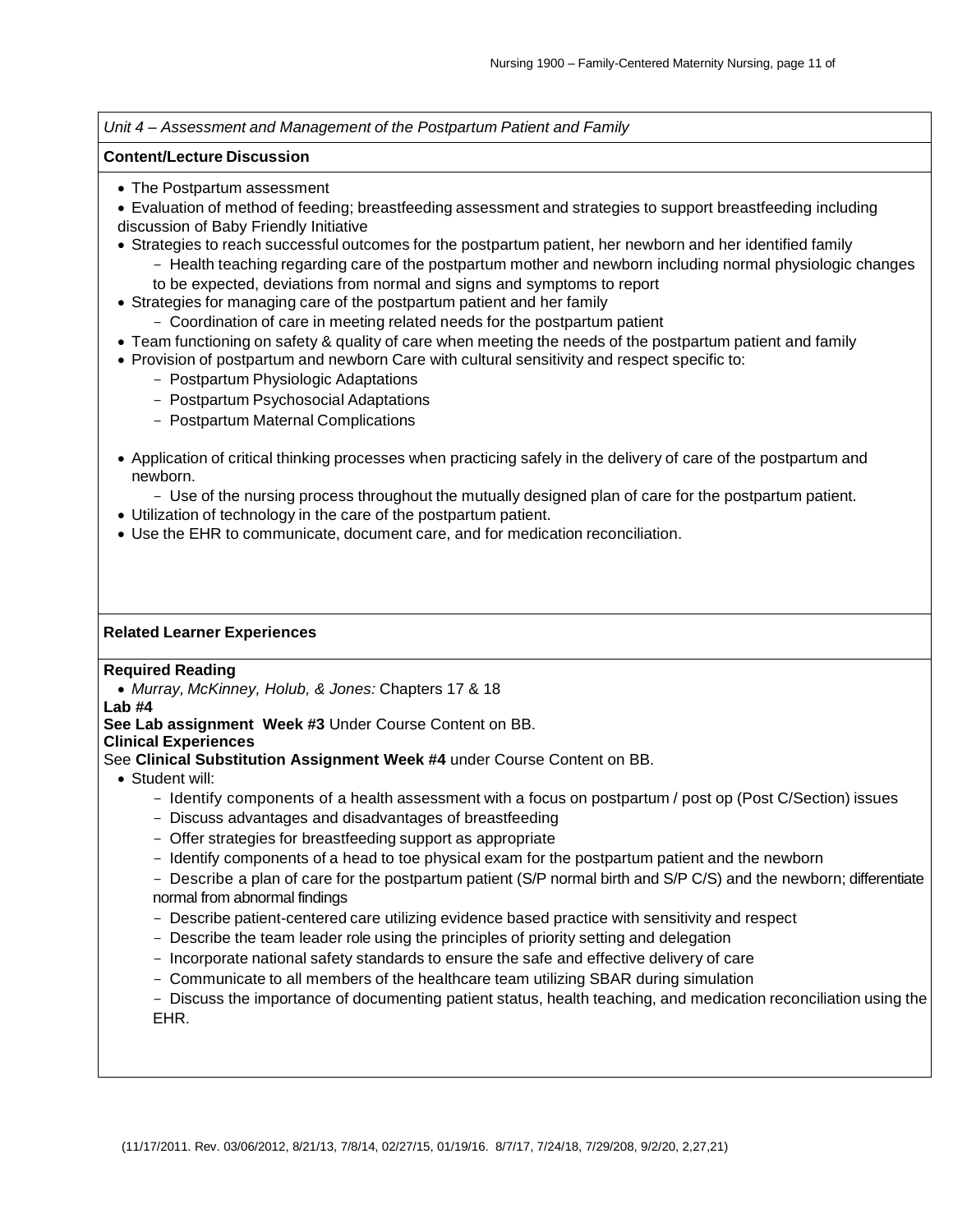#### *Unit 5 – Assessment and Management of the Neonate and Family*

#### **Content/Lecture Discussion**

- The Newborn assessment
- Strategies to involve the patient and family in reaching successful outcomes for the Neonate and Family
	- Health teaching related to care of the newborn
	- Breastfeeding Benefits / Baby Friendly Initiative
- Strategies for identifying and managing care of the neonate utilizing a team approach
	- Coordination of care utilizing leadership, delegation, and priority setting in meeting neonatal needs
- Team functioning on safety and quality of care when meeting the needs of the neonate.
- Strategies relevant to the outcomes of care for the neonate
- Provision of care of families at risk including:
	- Normal Newborn processes of Adaptation
	- Assessment of the Normal Newborn
	- Care of the Normal Newborn
	- Assessment of infant feeding with breastfeeding support strategies
	- High-Risk Newborn: Complications Associated with Gestational Age and Development
	- High- Risk Newborn: Acquired and Congenital Conditions.
- Application of critical thinking processes when practicing safely in the delivery of care to the Neonate
- Use of the nursing process throughout the mutually designed plan of care for the neonate
- Utilization of technology in the care of the adult patient with a Neonate
- Communication and documentation of care rendered via electronic medical record

### **Related Learner Experiences**

#### **Required Reading**

*Murray, McKinney, Holub, & Jones:* Chapters 19, 20, 21, 22, 23, & Ch.24 pp. 668-684 **Lab #4**

**See Lab assignment Week #5** Under Course Content on BB.

**Clinical Experiences**

See **Clinical Substitution Assignment Week #5** under Course Content on BB.

- **Clinical Experiences**
	- Student will:
		- Identify the components a health assessment of the newborn
		- Describe a head to toe physical exam of the newborn
		- Implement an individualized plan of care for the newborn
		- Describe patient-centered care based on evidence based practice with sensitivity and respect
		- Identify appropriate parental teaching and counseling regarding newborn care
		- Describe the team leader role using the principles of priority setting and delegation
		- Incorporate national safety standards to ensure the safe and effective delivery of care
		- Communicate to all members of the healthcare team utilizing SBAR during simulation
		- Discuss the importance of documenting patient status, health teaching, and medication reconciliation using the EHR while meeting the needs of the neonate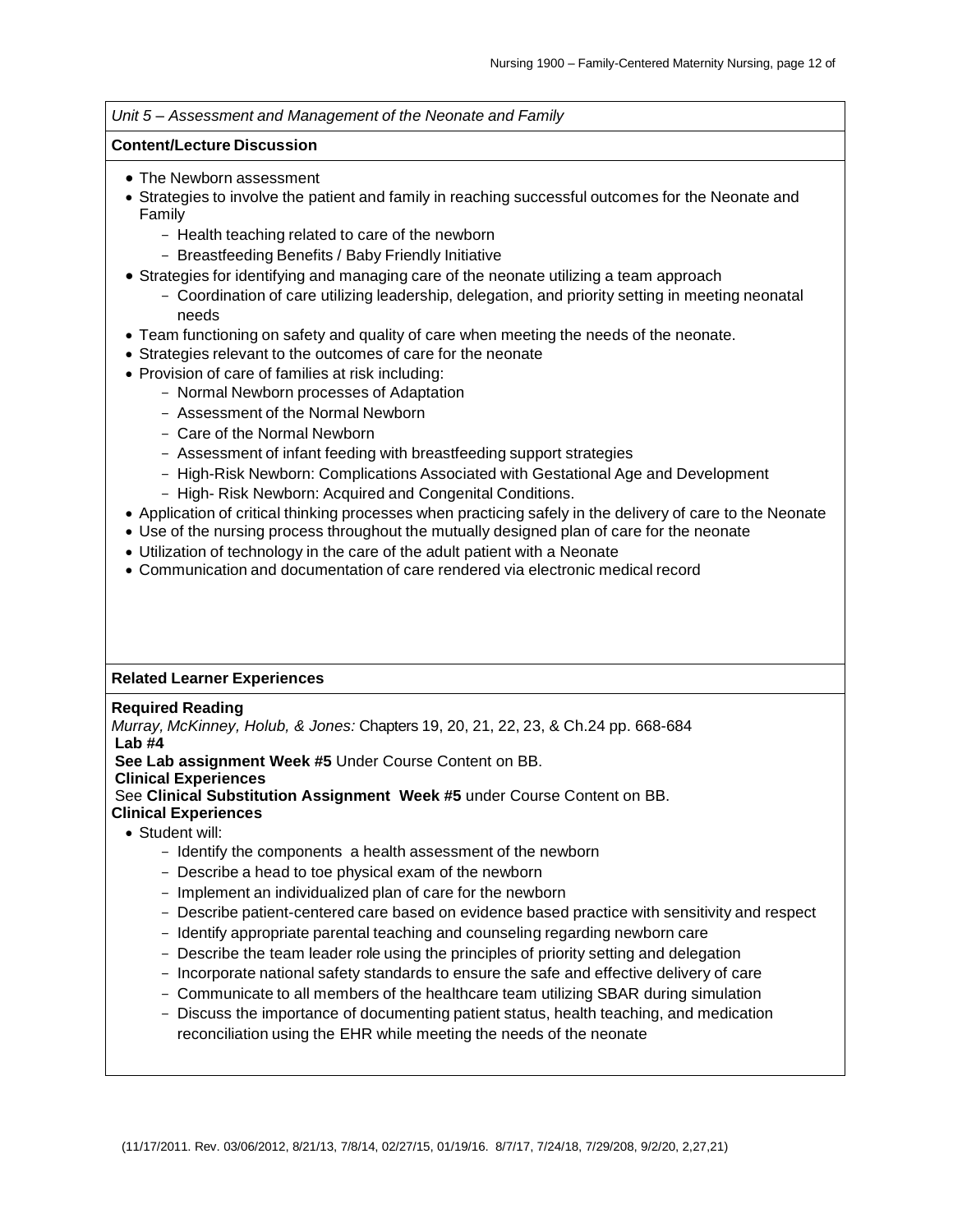#### *Unit 6 – Assessment and Management of Women's Health Care.*

#### **Content/Lecture Discussion**

- Review the methods of contraception
- Review changes in women's health needs throughout the lifespan including menopause
- Strategies to involve the patient and family in reaching successful outcomes for the woman with health issues
- Strategies for reduction of health risks for women throughout the lifespan including review of sexually transmitted diseases/ infections: prevention and treatment
- Strategies for identifying and managing care of the woman with health issues utilizing a team approach:
	- Coordination of care utilizing leadership, delegation, and priority setting in meeting the needs for women with health issues
- Team functioning on safety and quality of care when meeting the needs of the woman with health issues
- Strategies relevant to the outcomes of care for women with health issues
- Provision of health care with sensitivity and respect specific to women with health issues including:
	- Family Planning
	- Infertility
	- Preventive Care for Women
	- Women's Health Problems.
- Application of critical thinking processes when practicing safely in the delivery of care to women with health issues
- Use of the nursing process throughout the mutually designed plan of care for women with health issues
- Utilization of technology in the care of women with health issues.
- Communication and documentation of care rendered via electronic medical record

### **Related Learner Experiences**

#### **Required Reading**

*Murray, McKinney, Holub, & Jones:* Chapters 25, 26 pp 718-722; 725-732, & 27 pp.737-748; 751- 762;767-774

### **Lab #4**

See **Lab assignment Week #6** Under Course Content on BB.

**Clinical Experiences**

See **Clinical Substitution Assignment Week #6** under Course Content on BB.

- Student will:
	- Identify the components of a health assessment of a woman
	- Describe a head to toe physical exam for a woman
	- Implement an individualized plan of care for a woman seeking birth control including risks and benefits, contraindications, method of use, etc for individual methods of birth control

- Provide patient-centered care based on evidence based practice with sensitivity and respect and include information on safer sex practices and healthy lifestyles

- Act as a team leader using the principles of priority setting and delegation during simulation
- Incorporate national safety standards to ensure the safe and effective delivery of care
- Communicate to all members of the healthcare team utilizing SBAR during simulation
- Discuss importance of documenting patient status, health teaching, and medication reconciliation using the EHR while meeting the needs of the patient with women's health issues